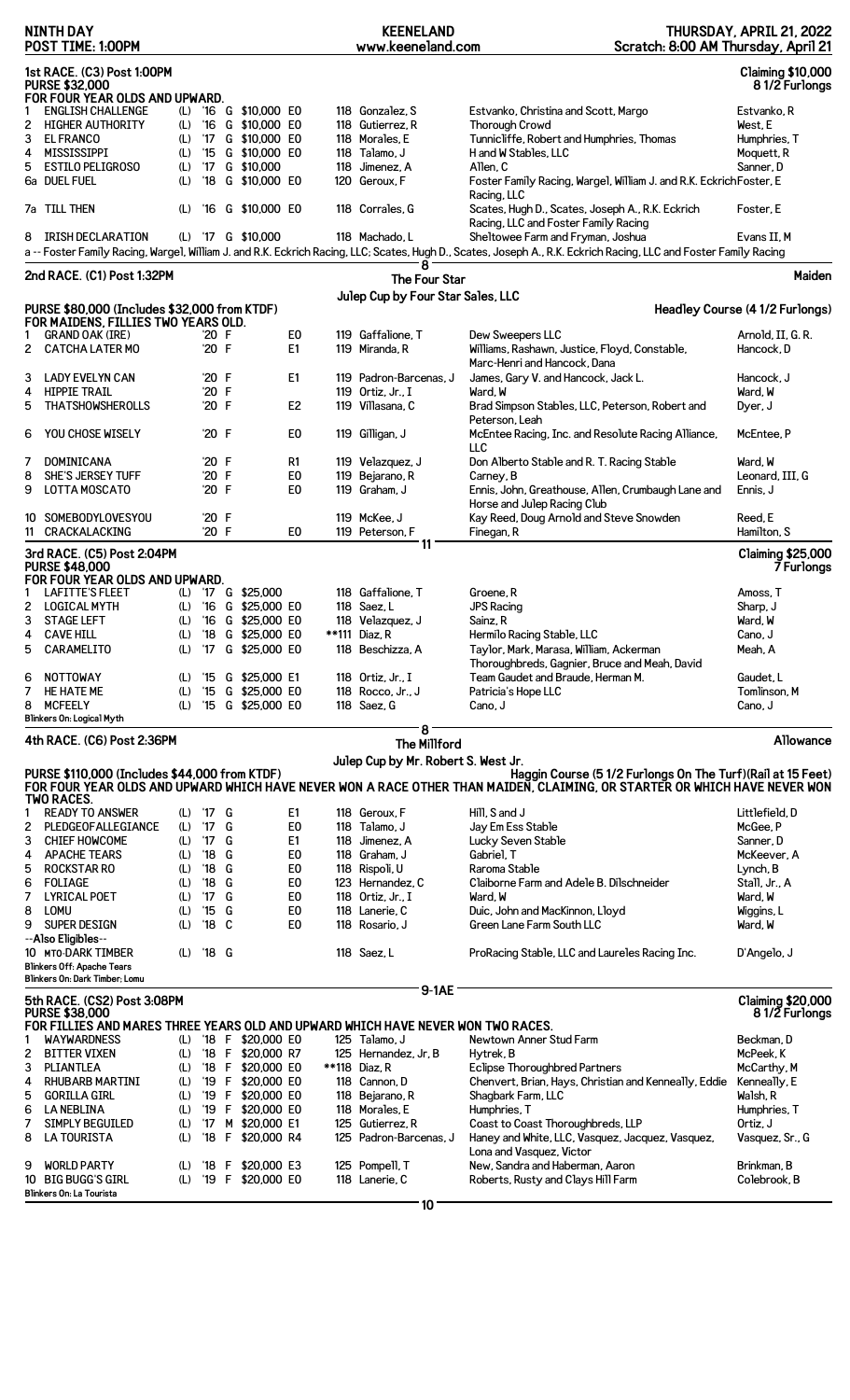|                                                                                                                                                                                                                                                                                                                                                                                                                                                                                                    | NINTH DAY<br>POST TIME: 1:00PM                                                                                                                                                                                                          |                                        |                                                        |        |                                                |  | <b>KEENELAND</b><br>www.keeneland.com                                                                                                              |                 |            |                                                                                                                                                                                                                                                                        | Scratch: 8:00 AM Thursday, April 21                      | THURSDAY, APRIL 21, 2022                                                                                           |
|----------------------------------------------------------------------------------------------------------------------------------------------------------------------------------------------------------------------------------------------------------------------------------------------------------------------------------------------------------------------------------------------------------------------------------------------------------------------------------------------------|-----------------------------------------------------------------------------------------------------------------------------------------------------------------------------------------------------------------------------------------|----------------------------------------|--------------------------------------------------------|--------|------------------------------------------------|--|----------------------------------------------------------------------------------------------------------------------------------------------------|-----------------|------------|------------------------------------------------------------------------------------------------------------------------------------------------------------------------------------------------------------------------------------------------------------------------|----------------------------------------------------------|--------------------------------------------------------------------------------------------------------------------|
|                                                                                                                                                                                                                                                                                                                                                                                                                                                                                                    | 6th RACE. (CS1) Post 3:40PM                                                                                                                                                                                                             |                                        |                                                        |        |                                                |  |                                                                                                                                                    |                 |            |                                                                                                                                                                                                                                                                        |                                                          | <b>Starter Allowance</b>                                                                                           |
|                                                                                                                                                                                                                                                                                                                                                                                                                                                                                                    | <b>PURSE \$55,000</b>                                                                                                                                                                                                                   |                                        |                                                        |        |                                                |  |                                                                                                                                                    |                 |            | FOR THREE YEAR OLDS AND UPWARD WHICH HAVE STARTED FOR A CLAIMING PRICE OF \$50,000 OR LESS AND WHICH HAVE NEVER WON A RACE                                                                                                                                             | Haggin Course (8 Furlongs On The Turf) (Rail at 15 Feet) |                                                                                                                    |
| 1                                                                                                                                                                                                                                                                                                                                                                                                                                                                                                  | OTHER THAN MAIDEN OR CLAIMING.<br><b>COUNTERSTRIKE</b>                                                                                                                                                                                  |                                        | (L) '17 G                                              |        | E <sub>0</sub>                                 |  | 125 Santana, Jr., R                                                                                                                                |                 |            | Pocket Aces Racing LLC                                                                                                                                                                                                                                                 |                                                          | Walsh, B                                                                                                           |
| 2                                                                                                                                                                                                                                                                                                                                                                                                                                                                                                  | <b>EYES ON TARGET</b>                                                                                                                                                                                                                   | (L)                                    | '18                                                    | R      | E <sub>0</sub>                                 |  | 125 Ortiz, Jr., I                                                                                                                                  |                 |            | Dubb, M                                                                                                                                                                                                                                                                |                                                          | Maker, M                                                                                                           |
| 3<br>4                                                                                                                                                                                                                                                                                                                                                                                                                                                                                             | <b>HAWK OF WAR</b><br><b>FIELDSTONE</b>                                                                                                                                                                                                 | (L)<br>(L)                             | $^{\prime}$ 17<br>$^{\prime}18$                        | G<br>G | E <sub>0</sub><br>E <sub>0</sub>               |  | 125 Saez, L<br>125 Beschizza, A(2)                                                                                                                 |                 |            | Hui, Michael M., Yocum, John E.<br>Butzow, Barry and Joni                                                                                                                                                                                                              |                                                          | Maker, M<br>Sharp, J                                                                                               |
| 5                                                                                                                                                                                                                                                                                                                                                                                                                                                                                                  | <b>MALIBU TIME</b>                                                                                                                                                                                                                      | (L)                                    | $^{\prime}$ 19                                         | C      | E <sub>0</sub>                                 |  | 118 Talamo, J                                                                                                                                      |                 |            | Jones, Jr., Frank L. and Delony, Nancy                                                                                                                                                                                                                                 |                                                          | Romans, D                                                                                                          |
| 6                                                                                                                                                                                                                                                                                                                                                                                                                                                                                                  | <b>GUN RUSH</b>                                                                                                                                                                                                                         | (L)                                    | '19                                                    | G      | E <sub>0</sub>                                 |  | 118 Hernandez, Jr, B                                                                                                                               |                 |            | Two Hearts Farm II, LLC                                                                                                                                                                                                                                                |                                                          | Corrigan, J                                                                                                        |
| 7<br>8                                                                                                                                                                                                                                                                                                                                                                                                                                                                                             | EPIMYTHIUM<br><b>OPTIMUS KAT</b>                                                                                                                                                                                                        | (L)<br>(L)                             | $^{\prime}18$<br>$^{\prime}18$                         | G<br>C | E <sub>0</sub><br>E <sub>0</sub>               |  | 125 Morales, E<br>125 Murrill, M                                                                                                                   |                 |            | Meah, Anna Marie and Kenney, Dave<br>Calumet Farm                                                                                                                                                                                                                      |                                                          | Meah, A<br>Lukas. D                                                                                                |
| 9                                                                                                                                                                                                                                                                                                                                                                                                                                                                                                  | EL AHIJADO                                                                                                                                                                                                                              | (L)                                    | $^{\prime}16$                                          | G      | E <sub>0</sub>                                 |  | **118 Diaz, R                                                                                                                                      |                 |            | Guerrero Racing Stables, LLC                                                                                                                                                                                                                                           |                                                          | Guerrero, S                                                                                                        |
|                                                                                                                                                                                                                                                                                                                                                                                                                                                                                                    | 10 OUR COUNTRY<br>11 TO KALON                                                                                                                                                                                                           | (L)<br>(L)                             | '17<br>$^{\prime}18$                                   | G<br>G | E <sub>0</sub><br>E <sub>0</sub>               |  | 125 Gaffalione, T<br>125 Saez, G                                                                                                                   |                 |            | R. A. Hill Stable and Gatsas Stables<br>Vincent, B                                                                                                                                                                                                                     |                                                          | Weaver, G<br>Cundiff, W                                                                                            |
|                                                                                                                                                                                                                                                                                                                                                                                                                                                                                                    | 12 KING TUFF                                                                                                                                                                                                                            | (L)                                    | '19                                                    | C      | E0                                             |  | 118 Graham, J                                                                                                                                      |                 |            | Rocker 0 Ranch, LLC                                                                                                                                                                                                                                                    |                                                          | Desormeaux, J                                                                                                      |
|                                                                                                                                                                                                                                                                                                                                                                                                                                                                                                    | --Also Eligibles--<br>13 OF THE MOMENT                                                                                                                                                                                                  | (L)                                    | '18 C                                                  |        | R1                                             |  | 125 Beschizza, A(1)                                                                                                                                |                 |            | Vanier, Nancy A. and Williamson, Lyda                                                                                                                                                                                                                                  |                                                          | Williamson, B                                                                                                      |
|                                                                                                                                                                                                                                                                                                                                                                                                                                                                                                    | 14 MTO-INVISIBLE WAR                                                                                                                                                                                                                    | (L)                                    | $^{\prime}18$                                          | G      | E <sub>0</sub>                                 |  | 125 Prat, F                                                                                                                                        |                 |            | M Racing Group, LLC                                                                                                                                                                                                                                                    |                                                          | Casse, M                                                                                                           |
|                                                                                                                                                                                                                                                                                                                                                                                                                                                                                                    | 15 MTO-CARMICHAEL<br><b>Blinkers Off: To Kalon</b>                                                                                                                                                                                      | (L)                                    | '17 G                                                  |        | E0                                             |  | 125 Bejarano, R                                                                                                                                    |                 |            | St. George Farm Racing, LLC                                                                                                                                                                                                                                            |                                                          | Oliver, V                                                                                                          |
|                                                                                                                                                                                                                                                                                                                                                                                                                                                                                                    | 7th RACE. (C2) Post 4:12PM                                                                                                                                                                                                              |                                        |                                                        |        |                                                |  |                                                                                                                                                    |                 | 12-3AE     |                                                                                                                                                                                                                                                                        |                                                          | Maiden                                                                                                             |
|                                                                                                                                                                                                                                                                                                                                                                                                                                                                                                    |                                                                                                                                                                                                                                         |                                        |                                                        |        |                                                |  | The Morgan's Ford                                                                                                                                  |                 |            | Julep Cup by Mr. and Mrs. Wayne Chatfield-Taylor                                                                                                                                                                                                                       |                                                          |                                                                                                                    |
|                                                                                                                                                                                                                                                                                                                                                                                                                                                                                                    | PURSE \$100,000 (Includes \$40,000 from KTDF)                                                                                                                                                                                           |                                        |                                                        |        |                                                |  |                                                                                                                                                    |                 |            |                                                                                                                                                                                                                                                                        |                                                          | 81/2 Furlongs                                                                                                      |
| 1                                                                                                                                                                                                                                                                                                                                                                                                                                                                                                  | FOR MAIDENS, FILLIES AND MARES THREE YEARS OLD AND UPWARD.<br><b>TIFFANY'S MO</b>                                                                                                                                                       |                                        | (L) '19 F                                              |        | E0                                             |  | 118 Rosario, J                                                                                                                                     |                 |            | Albaugh Family Stables LLC                                                                                                                                                                                                                                             |                                                          | Romans, D                                                                                                          |
| 2                                                                                                                                                                                                                                                                                                                                                                                                                                                                                                  | SILVERLEAF                                                                                                                                                                                                                              | (L)                                    | '19 F                                                  |        | E <sub>0</sub>                                 |  | 118 Lanerie, C                                                                                                                                     |                 |            | Magdalena Racing                                                                                                                                                                                                                                                       |                                                          | McPeek, K                                                                                                          |
| 3<br>4                                                                                                                                                                                                                                                                                                                                                                                                                                                                                             | <b>FINE COTTON</b><br><b>JOEZINE</b>                                                                                                                                                                                                    | (L)<br>(L)                             | $'18$ F<br>'19                                         | -F     | E <sub>0</sub><br>E <sub>0</sub>               |  | **119 Diaz, R<br>118 Villasana, C                                                                                                                  |                 |            | Lothenbach Stables, Inc. (Bob Lothenbach)<br>Pribble, W                                                                                                                                                                                                                |                                                          | Pessin, N<br>Macias, A                                                                                             |
| 5                                                                                                                                                                                                                                                                                                                                                                                                                                                                                                  | <b>MINE FOR PASSION</b>                                                                                                                                                                                                                 | (L)                                    | '18 F                                                  |        | E <sub>0</sub>                                 |  | 126 Graham, J                                                                                                                                      |                 |            | Hill, S and J                                                                                                                                                                                                                                                          |                                                          | Lynch, B                                                                                                           |
| 6<br>7                                                                                                                                                                                                                                                                                                                                                                                                                                                                                             | UNBRIDLED D'ORO<br><b>TIZ AMERICAN</b>                                                                                                                                                                                                  | (L)<br>(L)                             | $'18$ F<br>$^{\prime}18$                               | F      | E <sub>0</sub><br>E <sub>0</sub>               |  | 126 Hernandez, Jr, B<br>126 Saez, L                                                                                                                |                 |            | Fipke, C<br>Green Lantern Stables LLC                                                                                                                                                                                                                                  |                                                          | Stewart, D<br>Kenneally, E                                                                                         |
| 8                                                                                                                                                                                                                                                                                                                                                                                                                                                                                                  | FRIENDSHIP ROAD                                                                                                                                                                                                                         | (L)                                    | '19                                                    | F      | E <sub>0</sub>                                 |  | 118 Ortiz, Jr., I                                                                                                                                  |                 |            | Hamilton, E                                                                                                                                                                                                                                                            |                                                          | McGaughey III, C                                                                                                   |
| 9                                                                                                                                                                                                                                                                                                                                                                                                                                                                                                  | <b>FALCONET</b><br>Blinkers On: Unbridled d'Oro                                                                                                                                                                                         | (L)                                    | '19 F                                                  |        | R <sub>3</sub>                                 |  | 118 Gaffalione, T                                                                                                                                  |                 |            | CHC, Inc. and WinStar Farm, LLC                                                                                                                                                                                                                                        |                                                          | Pletcher, T                                                                                                        |
|                                                                                                                                                                                                                                                                                                                                                                                                                                                                                                    | 8th RACE. (C7) Post 4:44PM                                                                                                                                                                                                              |                                        |                                                        |        |                                                |  |                                                                                                                                                    | 9               |            |                                                                                                                                                                                                                                                                        |                                                          | Allowance                                                                                                          |
|                                                                                                                                                                                                                                                                                                                                                                                                                                                                                                    |                                                                                                                                                                                                                                         |                                        |                                                        |        |                                                |  | The Shamrock Glen<br>Julep Cup by Lisa and Tim Turney                                                                                              |                 |            |                                                                                                                                                                                                                                                                        |                                                          |                                                                                                                    |
| 4<br>5<br>6<br>8                                                                                                                                                                                                                                                                                                                                                                                                                                                                                   | OR WHICH HAVE NEVER WON THREE RACES.<br>1 TWEETY SHOW<br>(L) '14 M<br>DISAPPEARING ACT<br>3a PALLAS ATHENE<br><b>FLANIGAN'S COVE</b><br><b>GO BIG GREEN</b><br><b>GO BIG BLUE NATION</b><br>7a YA BEAUTY (GB)<br><b>FATE OF OPHELIA</b> | (L)<br>(L)<br>(L)<br>(L)<br>(L)<br>(L) | '17 M<br>'18 F<br>'18 F<br>(L) '17 M<br>'17 M<br>'18 F | '16 M  | E0<br>E0<br>E0<br>E0<br>E <sub>0</sub><br>E0   |  | 118 Bejarano, R<br><b>118 Prat. F</b><br>118 McKee, J<br>118 Rosario, J<br>118 Graham, J<br>118 Gaffalione, T<br>118 McKee, J<br>118 Ortiz, Jr., I |                 |            | FOR FILLIES AND MARES FOUR YEARS OLD AND UPWARD WHICH HAVE NEVER WON \$10,000 TWICE OTHER THAN MAIDEN, CLAIMING, OR STARTER<br>Isbell, Jr., R<br><b>BHMFR, LLC</b><br>Jamgotchian, J<br>Hamilton, E<br>Politi, J<br>Johnson, R<br>Jamgotchian, J<br>Hunter Valley Farm |                                                          | Isbell, Jr., R<br>Baltas, R<br>Reed, E<br>McGaughey III, C<br>Amoss, T<br>Motion, H. Graham<br>Reed, E<br>Walsh, B |
| 9                                                                                                                                                                                                                                                                                                                                                                                                                                                                                                  | <b>GLADYS</b><br>a -- Jamgotchian, Jerry                                                                                                                                                                                                |                                        | $(L)$ '18 F                                            |        |                                                |  | 118 Leparoux, J                                                                                                                                    |                 |            | McGehee, D                                                                                                                                                                                                                                                             |                                                          | Danner, K                                                                                                          |
|                                                                                                                                                                                                                                                                                                                                                                                                                                                                                                    | 9th RACE. (CS3) Post 5:16PM                                                                                                                                                                                                             |                                        |                                                        |        |                                                |  |                                                                                                                                                    | 9               |            |                                                                                                                                                                                                                                                                        |                                                          | Maiden/Claiming \$20,000                                                                                           |
|                                                                                                                                                                                                                                                                                                                                                                                                                                                                                                    | <b>PURSE \$36,000</b><br>FOR MAIDENS, FILLIES AND MARES THREE YEARS OLD AND UPWARD.                                                                                                                                                     |                                        |                                                        |        |                                                |  |                                                                                                                                                    |                 |            |                                                                                                                                                                                                                                                                        |                                                          | 6 Furlongs                                                                                                         |
| 1                                                                                                                                                                                                                                                                                                                                                                                                                                                                                                  | ANOTHERMANICMONDAY (L) '18 F \$20,000 EO                                                                                                                                                                                                |                                        |                                                        |        |                                                |  | 125 Graham, J                                                                                                                                      |                 |            | Chappell Racing, LLC                                                                                                                                                                                                                                                   |                                                          | Radosevich, J                                                                                                      |
| 2<br>3                                                                                                                                                                                                                                                                                                                                                                                                                                                                                             | <b>WATERMARK</b><br><b>BACKYARD HEN</b>                                                                                                                                                                                                 |                                        |                                                        |        | (L) '18 F \$20,000 E0<br>(L) '19 F \$20,000 E0 |  | 125 Corrales, G<br>118 Padron-Barcenas, J                                                                                                          |                 |            | Colebrook, B<br>Strandwitz, Peter and Williams, Colby                                                                                                                                                                                                                  |                                                          | Colebrook, B<br>Shifflett, C                                                                                       |
| 4                                                                                                                                                                                                                                                                                                                                                                                                                                                                                                  | <b>QUEEN CORDELIA</b>                                                                                                                                                                                                                   |                                        |                                                        |        | (L) '18 F \$20,000 E0                          |  | 125 Cannon, D                                                                                                                                      |                 |            | Stallionaire Enterprises LLC                                                                                                                                                                                                                                           |                                                          | Stidham, M                                                                                                         |
| 5<br>6                                                                                                                                                                                                                                                                                                                                                                                                                                                                                             | I'M STYLIN<br>PISTOL                                                                                                                                                                                                                    |                                        |                                                        |        | '18 F \$20,000 E0<br>(L) '19 F \$20,000 E0     |  | 125 Jimenez, A<br>**111 Diaz, R                                                                                                                    |                 |            | Vesty, C<br>Eclipse Thoroughbred Partners                                                                                                                                                                                                                              |                                                          | Vesty, C<br>McCarthy, M                                                                                            |
| 7                                                                                                                                                                                                                                                                                                                                                                                                                                                                                                  | SUPER SURGE                                                                                                                                                                                                                             | (L)                                    |                                                        |        | '19 F \$20,000 E0                              |  | 118 Franklin, M                                                                                                                                    |                 |            | Bantry Farms, LLC                                                                                                                                                                                                                                                      |                                                          | Ewing, M                                                                                                           |
| 8                                                                                                                                                                                                                                                                                                                                                                                                                                                                                                  | <b>KISS THEORY</b>                                                                                                                                                                                                                      | (L)                                    |                                                        |        | '17 M \$20,000 E0                              |  | 125 Talamo, J                                                                                                                                      |                 |            | Baron, R                                                                                                                                                                                                                                                               |                                                          | Romans, D                                                                                                          |
| 9                                                                                                                                                                                                                                                                                                                                                                                                                                                                                                  | <b>HOT ANNA</b>                                                                                                                                                                                                                         | (L)                                    |                                                        |        | '18 F \$20,000 E0                              |  | 125 Hernandez, Jr, B                                                                                                                               |                 |            | C&H Diamond Racing, LLC, Fern Circle Stables and<br>Magdalena Racing                                                                                                                                                                                                   |                                                          | McPeek, K                                                                                                          |
|                                                                                                                                                                                                                                                                                                                                                                                                                                                                                                    | 10 DOGWOODS BECCA                                                                                                                                                                                                                       |                                        |                                                        |        | (L) '19 F \$20,000 E0                          |  | 118 Mojica, Jr., R                                                                                                                                 |                 |            | Parrott, S                                                                                                                                                                                                                                                             |                                                          | Taylor, A                                                                                                          |
|                                                                                                                                                                                                                                                                                                                                                                                                                                                                                                    | 11 OUT OF THE SILENCE<br>12 SHADY                                                                                                                                                                                                       |                                        |                                                        |        | (L) '19 F \$20,000 E0<br>(L) '19 F \$20,000 E0 |  | 118 Morales, E<br>118 Saez, L                                                                                                                      |                 |            | Ford, Beth and Meah, David<br>Kari, Will, Goetz, Mike, Morrison, Rob and Kenneally,                                                                                                                                                                                    |                                                          | Meah, A<br>Kenneally, E                                                                                            |
|                                                                                                                                                                                                                                                                                                                                                                                                                                                                                                    |                                                                                                                                                                                                                                         |                                        |                                                        |        |                                                |  |                                                                                                                                                    |                 |            | Eddie                                                                                                                                                                                                                                                                  |                                                          |                                                                                                                    |
|                                                                                                                                                                                                                                                                                                                                                                                                                                                                                                    |                                                                                                                                                                                                                                         |                                        |                                                        |        |                                                |  |                                                                                                                                                    | 12 <sup>1</sup> |            | Off Races:C4 - C8 - C9 - CX4 - CX5 - CX6 - CX7                                                                                                                                                                                                                         |                                                          |                                                                                                                    |
|                                                                                                                                                                                                                                                                                                                                                                                                                                                                                                    |                                                                                                                                                                                                                                         |                                        |                                                        |        | Extra Races For Friday, April 22, 2022         |  |                                                                                                                                                    |                 |            | ATTENTION HORSEMEN: Condition Book Correction for Wednesday April 27                                                                                                                                                                                                   |                                                          |                                                                                                                    |
|                                                                                                                                                                                                                                                                                                                                                                                                                                                                                                    |                                                                                                                                                                                                                                         |                                        |                                                        |        | (Entries Close on Tuesday, April 19, 2022)     |  |                                                                                                                                                    |                 |            | Race 1 should read Fillies and Mares 3 and UP                                                                                                                                                                                                                          |                                                          |                                                                                                                    |
| X4                                                                                                                                                                                                                                                                                                                                                                                                                                                                                                 | <b>EXTRA RACE NO 4</b><br>Purse \$100,000. (Includes \$40,000 from KTDF) For Maidens, Fillies Three Years Old.                                                                                                                          |                                        |                                                        |        |                                                |  | <b>MAIDEN</b><br>. 120 lbs.                                                                                                                        |                 |            | ATTENTION HORSEMEN: Please see Baley to pick up paddock passes for your<br>barn crew the morning of each Stake. Passes are not needed for regular<br>overnight races.                                                                                                  |                                                          |                                                                                                                    |
|                                                                                                                                                                                                                                                                                                                                                                                                                                                                                                    |                                                                                                                                                                                                                                         |                                        |                                                        |        | EIGHT AND ONE HALF FURLONGS (Turf)             |  |                                                                                                                                                    |                 | If         | would<br>like<br>to<br><b>VOU</b>                                                                                                                                                                                                                                      | request<br>seating                                       | please<br>visit                                                                                                    |
| <b>X5</b>                                                                                                                                                                                                                                                                                                                                                                                                                                                                                          | EXTRA RACE NO 5<br>Purse \$110,000. (Includes \$44,000 from KTDF) For Fillies And Mares Three Years Old<br>and Upward Which Have Never Won A Race Other Than Maiden, Claiming, Or Starter or                                            |                                        |                                                        |        |                                                |  |                                                                                                                                                    |                 |            | https://www.keeneland.com/horsemens-hospitality-guide<br>Trainers who wish to enter a horse at Keeneland are required to complete the                                                                                                                                  |                                                          |                                                                                                                    |
|                                                                                                                                                                                                                                                                                                                                                                                                                                                                                                    | Which Have Never Won Two Races.<br>Three Year Olds 120 lbs.                                                                                                                                                                             |                                        |                                                        |        |                                                |  | Older. 126 lbs.                                                                                                                                    |                 | followina: | Trainer/Vet Agreement. A 2022 agreement signed by both the trainer and his/her attending veterinarian must be on file at Keeneland. Signed agreements                                                                                                                  |                                                          |                                                                                                                    |
|                                                                                                                                                                                                                                                                                                                                                                                                                                                                                                    |                                                                                                                                                                                                                                         |                                        |                                                        |        |                                                |  | <b>SIX FURLONGS</b>                                                                                                                                |                 |            |                                                                                                                                                                                                                                                                        |                                                          |                                                                                                                    |
| The action of the actional computer and the car be emailed to GMundy@keeneland.com.<br>Attending Veterinarian Exam. All horses must be examined by the trainer's<br>attending Veterinarian during the three (3) days immediately pre<br><b>EXTRA RACE NO 6</b><br><b>CLAIMING</b><br>X6<br>Purse \$48,000. For Fillies And Mares Three Years Old and Upward Which Have Never<br>Won Three Races or Three Year Old Fillies.<br>Three Year Olds. 120 lbs.<br>Older. 126 lbs.<br>Bruce.Howard@ky.gov. |                                                                                                                                                                                                                                         |                                        |                                                        |        |                                                |  |                                                                                                                                                    |                 |            |                                                                                                                                                                                                                                                                        |                                                          |                                                                                                                    |
|                                                                                                                                                                                                                                                                                                                                                                                                                                                                                                    | <b>CLAIMING PRICE \$50,000</b><br>(Races Where Entered For \$40,000 Or Less Not Considered In Allowances)                                                                                                                               |                                        |                                                        |        |                                                |  | <b>SEVEN FURLONGS</b>                                                                                                                              |                 |            | Horsemen-Please note that your KHRC license will grant you grandstand<br>general admission. Horsemen's Hospitality will be in touch with all primary<br>owners of Stakes runners to share available accommodations for upgraded                                        |                                                          |                                                                                                                    |
|                                                                                                                                                                                                                                                                                                                                                                                                                                                                                                    |                                                                                                                                                                                                                                         |                                        |                                                        |        |                                                |  |                                                                                                                                                    |                 | request    | hospitality on their race day. Contact: Stakes Accommodations (859)<br>288-4322, Undercard Accommodations (859) 288-4305. If you would like to<br>seating<br>https://www.keeneland.com/horsemens-hospitality-guide                                                     | please                                                   | visit                                                                                                              |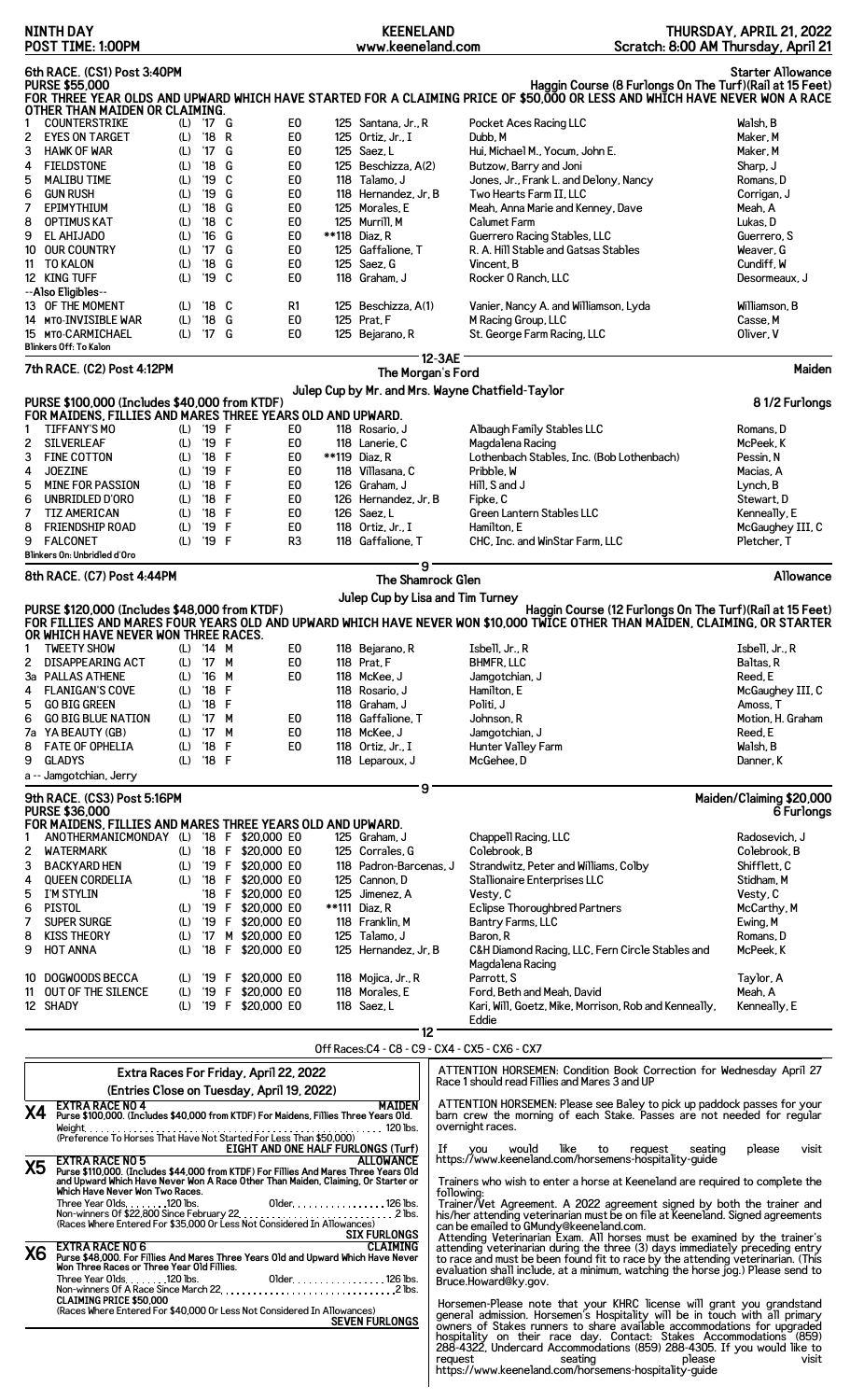|           | <b>NINTH DAY</b><br>POST TIME: 1:00PM                                                                                                                        | <b>KEENELAND</b><br>www.keeneland.com                            |                                            | THURSDAY, APRIL 21, 2022<br>Scratch: 8:00 AM Thursday, April 21                                                                                                                                                                                                                                                                                                                                                                                                                                                                                                                                        |
|-----------|--------------------------------------------------------------------------------------------------------------------------------------------------------------|------------------------------------------------------------------|--------------------------------------------|--------------------------------------------------------------------------------------------------------------------------------------------------------------------------------------------------------------------------------------------------------------------------------------------------------------------------------------------------------------------------------------------------------------------------------------------------------------------------------------------------------------------------------------------------------------------------------------------------------|
| X7        | <b>EXTRA RACE NO 7</b><br>Purse \$45,000. For Maidens, Fillies And Mares Three Years Old and Upward.<br>Three Year Olds. 118 lbs.<br>CLAIMING PRICE \$50,000 | <b>MAIDEN/CLAIMING</b><br>Older. 125 lbs.<br><b>SIX FURLONGS</b> |                                            | Attention Trainers: In Today signs must be posted on the stall door by 7:30<br>a.m. on race day. Stable office personnel will deliver signs to your barn.<br>Race for the full purse amount in KTDF races by making sure your horse is<br>REGISTERED with KTDF PRIOR to the close of entries. Contact Jenny                                                                                                                                                                                                                                                                                            |
| <b>X8</b> | <b>EXTRA RACE NO 8</b><br>Purse \$45,000. For Maidens, Three Years Old and Upward.<br>Three Year Olds. 118 lbs.<br><b>CLAIMING PRICE \$50,000</b>            | <b>MAIDEN/CLAIMING</b><br>Older. 125 lbs.                        | McGaughey at 859-361-6002.                 | The starting gate will be open Tuesday-Sunday from 6:30am-9:30am                                                                                                                                                                                                                                                                                                                                                                                                                                                                                                                                       |
|           |                                                                                                                                                              | SIX AND ONE HALF FURLONGS                                        | HORSES ONLY-NO EXCEPTIONS!                 | KEENELAND RACE SHUTTLE: Sallee will provide daily shuttle service to<br>Keeneland from Churchill Downs, Trackside and The Thoroughbred Center.<br>VALID HEALTH and COGGINS CERTIFICATES MUST ACCOMPANY EACH HORSE<br>TO RIDE ON THE SHUTTLE-NO EXCEPTIONS! Sign-up must be done by noon the<br>day before the race. At CHURCHILL DOWNS the shuttle for horses in races 1<br>thru 5 WILL LEAVE at 6:30 a.m. and for races 6 thru the last the shuttle WILL<br>call Scott Montgomery at 859-509-5457. THE THOROUGHBRED CENTER call<br>the office at 800-967-8267. THE SHUTTLE IS TO BE USED FOR RACE DAY |
|           |                                                                                                                                                              |                                                                  | PRIOR to workout (by pedigree if unnamed). | WORKOUTS: All trainers must provide clockers with name, distance and trainer                                                                                                                                                                                                                                                                                                                                                                                                                                                                                                                           |
|           |                                                                                                                                                              |                                                                  | THE RECEIVING BARNS ARE BARNS #3 and 4     |                                                                                                                                                                                                                                                                                                                                                                                                                                                                                                                                                                                                        |
|           |                                                                                                                                                              |                                                                  | 5:30am-11am (no breaks).                   | Training Hours: MAIN TRACK: 5:30am-10am (two breaks, 7-7:30 and 8:30-9)<br>reserved speed work window 10 mins after each break. TRAINING TRACK:                                                                                                                                                                                                                                                                                                                                                                                                                                                        |
|           |                                                                                                                                                              |                                                                  | 6am-noon.                                  | Paddock Schooling Hours: RACE DAYS: 6am-10am, 12:05pm-12:45pm, during<br>races (limited #-MUST have permission from Paddock Judge). DARK DAYS:                                                                                                                                                                                                                                                                                                                                                                                                                                                         |
|           |                                                                                                                                                              |                                                                  |                                            | Lasix horses will be treated in their stalls between 4 to 4 1/2 hours prior to<br>their scheduled post time. An attendant must be present with the horse.<br>Unattended horses will not be treated. Ship-in trainers should promptly notify<br>the Stall Office of their location if horses are not in the receiving barn.                                                                                                                                                                                                                                                                             |
|           |                                                                                                                                                              |                                                                  |                                            | ALL HORSES MUST REPORT TO BARN 21 FORTY-FIVE (45) MINUTES PRIOR TO<br>POST TIME FOR TCO2 TESTING. KEENELAND WILL TEST A MINIMUM OF TWO (2) RACES EACH DAY WITH ALL HORSES IN THE SELECTED RACES TESTED.                                                                                                                                                                                                                                                                                                                                                                                                |
|           |                                                                                                                                                              |                                                                  | a valid physical reason is required.       | STAKES SCRATCH RULE: A horse may be scratched from a stakes race for any reason at any time until FOUR HOURS prior to post time for the race by<br>obtaining written approval from the stewards. Scratches due to track condition<br>will be considered until post time. If an AE is excluded at regular scratch time,                                                                                                                                                                                                                                                                                 |
|           |                                                                                                                                                              |                                                                  |                                            | If you wish to receive text alerts please contact the racing office.                                                                                                                                                                                                                                                                                                                                                                                                                                                                                                                                   |
|           |                                                                                                                                                              |                                                                  |                                            | All mail deliveries must have the recipient's name and the trainer's name.                                                                                                                                                                                                                                                                                                                                                                                                                                                                                                                             |
|           |                                                                                                                                                              |                                                                  |                                            | Keeneland now provides 24 x 7 access to your statements,<br>1099's and available balances via our web site at<br>www.keeneland.com. Select Racing -> Horsemen's Information<br>-> Horsemen Accounts to view your information.                                                                                                                                                                                                                                                                                                                                                                          |
|           |                                                                                                                                                              |                                                                  |                                            |                                                                                                                                                                                                                                                                                                                                                                                                                                                                                                                                                                                                        |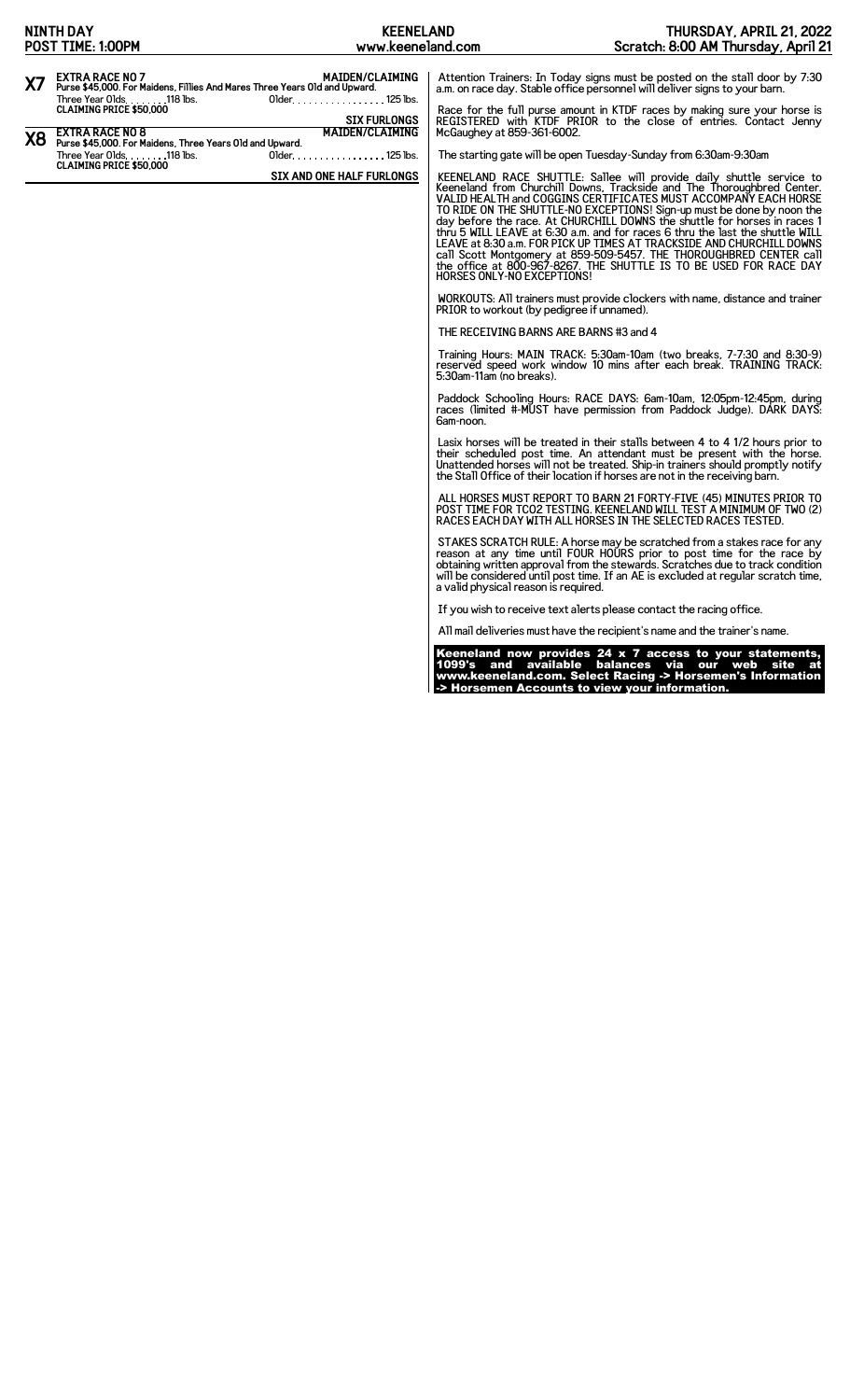# **KEENELAND - IN TODAY SHEET**

| A                                                | R#<br>PP                    |
|--------------------------------------------------|-----------------------------|
| ANOTHERMANICMONDAY                               | 9<br>1/12                   |
| <b>APACHE TEARS</b>                              | 4<br>4/10                   |
| B                                                | R#<br>PP                    |
| BACKYARD HEN<br><b>BIG BUGG'S GIRL</b>           | 3/12<br>9<br>5<br>10/10     |
| <b>BITTER VIXEN</b>                              | 5<br>2/10                   |
| C                                                | PP<br>R#                    |
| <b>CARAMELITO</b>                                | 3<br>5/8                    |
| CARMICHAEL<br><b>CATCHA LATER MO</b>             | бито 15/15<br>2<br>2/11     |
| <b>CAVE HILL</b>                                 | 3<br>4/8                    |
| <b>CHIEF HOWCOME</b><br><b>COUNTERSTRIKE</b>     | 4<br>3/10<br>6<br>1/15      |
| CRACKALACKING                                    | $\overline{c}$<br>11/11     |
| D                                                | R#<br>PP                    |
| <b>DARK TIMBER</b>                               | 4 то 10/10                  |
| DISAPPEARING ACT                                 | 2/9<br>8                    |
| <b>DOGWOODS BECCA</b><br>DOMINICANA              | 10/12<br>9<br>2<br>7/11     |
| <b>DUEL FUEL</b>                                 | 6/8<br>1                    |
| E                                                | R#<br>PP                    |
| <b>EL AHIJADO</b>                                | 9/15<br>6                   |
| <b>EL FRANCO</b><br><b>ENGLISH CHALLENGE</b>     | 1<br>3/8<br>1/8<br>1        |
| <b>EPIMYTHIUM</b>                                | 7/15<br>6                   |
| <b>ESTILO PELIGROSO</b><br><b>EYES ON TARGET</b> | 5/8<br>1<br>2/15<br>6       |
| F                                                | R#<br>PP                    |
|                                                  |                             |
| FALCONET<br><b>FATE OF OPHELIA</b>               | 7<br>9/9<br>8<br>8/9        |
| <b>FIELDSTONE</b>                                | 6<br>4/15                   |
| <b>FINE COTTON</b><br><b>FLANIGAN'S COVE</b>     | 7<br>3/9<br>4/9<br>8        |
| <b>FOLIAGE</b>                                   | 4<br>6/10                   |
| <b>FRIENDSHIP ROAD</b>                           | 7<br>8/9                    |
| G                                                | PP<br>R#                    |
| <b>GLADYS</b><br><b>GO BIG BLUE NATION</b>       | 9/9<br>8<br>8<br>6/9        |
| <b>GO BIG GREEN</b>                              | 8<br>5/9                    |
| <b>GORILLA GIRL</b>                              | 5<br>5/10<br>$\overline{c}$ |
| <b>GRAND OAK (IRE)</b><br><b>GUN RUSH</b>        | 1/11<br>6<br>6/15           |
| н                                                | PP<br>R#                    |
| <b>HAWK OF WAR</b>                               | 3/15<br>6                   |
| <b>HE HATE ME</b><br><b>HIGHER AUTHORITY</b>     | 3<br>7/8<br>1<br>2/8        |
| <b>HIPPIE TRAIL</b>                              | 2<br>4/11                   |
| <b>HOT ANNA</b>                                  | 9<br>9/12                   |
| I                                                | PP<br>R#                    |
| I'M STYLIN                                       | 5/12<br>9                   |
| <b>INVISIBLE WAR</b><br><b>IRISH DECLARATION</b> | бито 14/15<br>8/8<br>1      |
| J                                                | R#<br>PP                    |
| <b>JOEZINE</b>                                   | 7<br>4/9                    |
| K                                                | R#<br>PP                    |
| <b>KING TUFF</b>                                 | 12/15<br>6                  |
| KISS THEORY                                      | 9<br>8/12                   |

| L                                  | R#                  | PP          |
|------------------------------------|---------------------|-------------|
| <b>LADY EVELYN CAN</b>             | 2                   | 3/11        |
| <b>LAFITTE'S FLEET</b>             | 3                   | 1/8         |
| LA NEBLINA                         | 5                   | 6/10        |
| <b>LA TOURISTA</b>                 | 5                   | 8/10        |
| LOGICAL MYTH                       | 3                   | 2/8         |
| LOMU                               | 4                   | 8/10        |
| LOTTA MOSCATO                      | 2                   | 9/11        |
| LYRICAL POET                       | 4                   | 7/10        |
| м                                  | R#                  | PP          |
| MALIBU TIME                        | 6                   | 5/15        |
| <b>MCFEELY</b>                     | 3                   | 8/8         |
| <b>MINE FOR PASSION</b>            | 7                   | 5/9         |
| <b>MISSISSIPPI</b>                 | 1                   | 4/8         |
| N                                  | R#                  | PP          |
|                                    |                     |             |
| <b>NOTTOWAY</b>                    | 3                   | 6/8         |
| 0                                  | R#                  | PP          |
| OF THE MOMENT                      |                     | 6 AE13/15   |
| <b>OPTIMUS KAT</b>                 | 6                   | 8/15        |
| <b>OUR COUNTRY</b>                 | 6                   | 10/15       |
| <b>OUT OF THE SILENCE</b>          | 9                   | 11/12       |
| P                                  | R#                  | PP          |
| <b>PALLAS ATHENE</b>               | 8                   | 3/9         |
| PISTOL                             | 9                   | 6/12        |
| PLEDGEOFALLEGIANCE                 | 4                   | 2/10        |
| PLIANTLEA                          | 5                   | 3/10        |
| Q                                  | R#                  | PP          |
| <b>OUEEN CORDELIA</b>              | 9                   | 4/12        |
|                                    |                     |             |
|                                    |                     |             |
| R                                  | R#                  | PP          |
| <b>READY TO ANSWER</b>             | 4                   | 1/10        |
| RHUBARB MARTINI                    | 5                   | 4/10        |
| <b>ROCKSTAR RO</b>                 | 4                   | 5/10        |
| S                                  | R#                  | PP          |
| <b>SHADY</b>                       | 9                   | 12/12       |
| SHE'S JERSEY TUFF                  |                     | 8/11        |
| SILVERLEAF                         | $\overline{c}$<br>7 | 2/9         |
| <b>SIMPLY BEGUILED</b>             | 5                   | 7/10        |
| SOMEBODYLOVESYOU                   | 2                   | 10/11       |
| <b>STAGE LEFT</b>                  | 3                   | 3/8         |
| <b>SUPER DESIGN</b>                | 4                   | 9/10        |
| <b>SUPER SURGE</b>                 | 9                   | 7/12        |
| T                                  | R#                  | PP          |
| THATSHOWSHEROLLS                   | 2                   | 5/11        |
| <b>TIFFANY'S MO</b>                | 7                   | 1/9         |
| <b>TILL THEN</b>                   | 1                   | 7/8         |
| <b>TIZ AMERICAN</b>                | 7                   | 7/9         |
| <b>TO KALON</b>                    | 6                   | 11/15       |
| <b>TWEETY SHOW</b>                 | 8                   | 1/9         |
| U                                  | R#                  | PP          |
| UNBRIDLED D'ORO                    | 7                   | 6/9         |
| W                                  | R#                  | PP          |
| WATERMARK                          | 9                   | 2/12        |
| WAYWARDNESS                        | 5                   | 1/10        |
| <b>WORLD PARTY</b>                 | 5                   | 9/10        |
| Υ                                  | R#                  | PP          |
|                                    |                     |             |
| YA BEAUTY (GB)<br>YOU CHOSE WISELY | 8<br>$\overline{c}$ | 7/9<br>6/11 |

## **NINTH DAY THURSDAY, APRIL 21, 2022**

| In Today for             |                       |  |  |  |  |
|--------------------------|-----------------------|--|--|--|--|
| THURSDAY, APRIL 21, 2022 |                       |  |  |  |  |
| 88                       | In Body               |  |  |  |  |
| 4                        | Also Eligible         |  |  |  |  |
| 92                       | <b>Total In Today</b> |  |  |  |  |